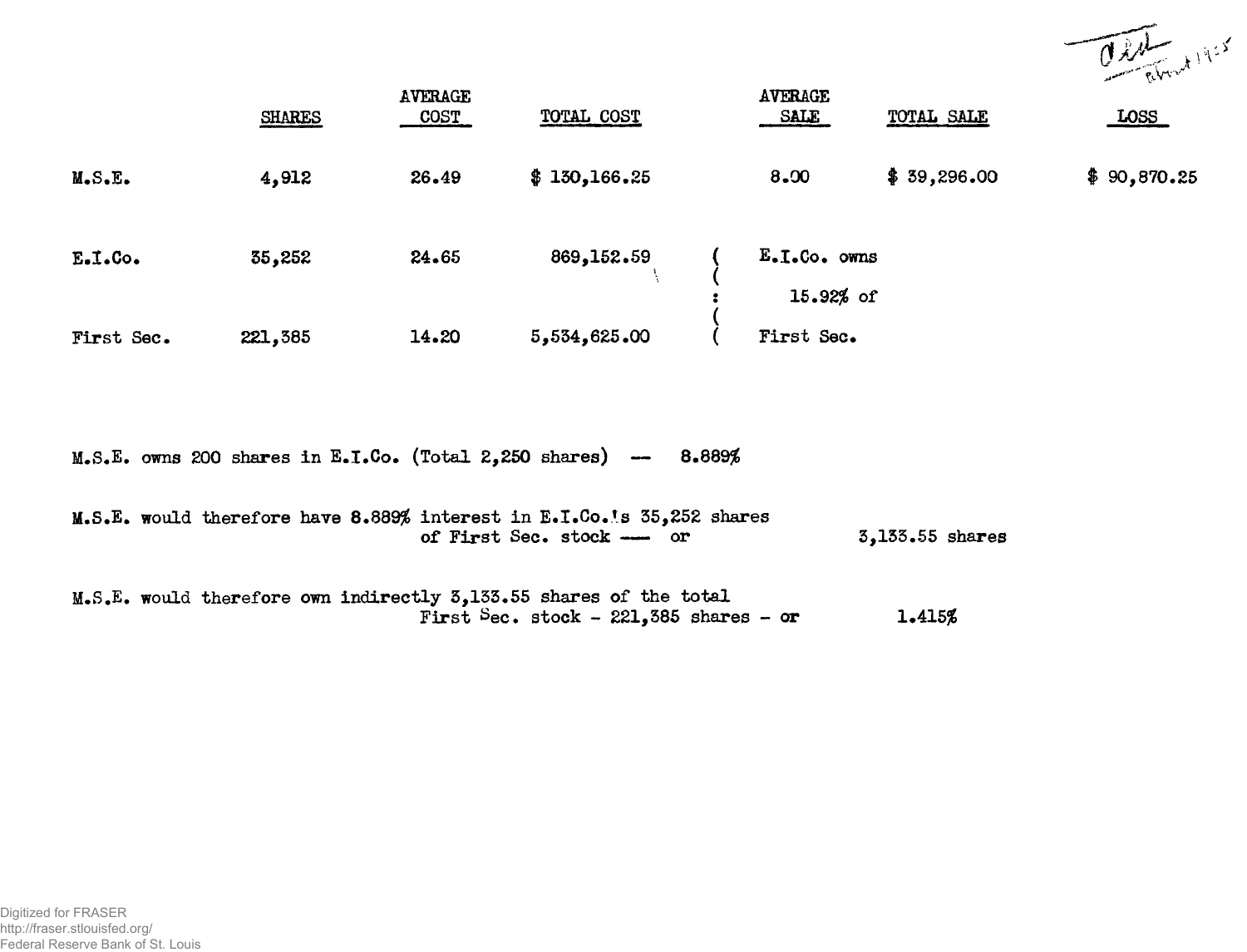## **First Security Corporationt**

| Outstanding Shares --- Class "A" |           | 227,176 |         |
|----------------------------------|-----------|---------|---------|
| (Par \$10)                       | Class "B" | 20,000  | 243,176 |

Held by **Kocles Investment Co.**;

| Class "A" |                 | $1,159 - 0.51015$ |
|-----------|-----------------|-------------------|
| Class "B" | $8,810 - 44.05$ |                   |

## M. S. Eccles (Held through Eccles Investment Co.)

| Eccles Investment Co. stock (Outstanding 2,250)                                  | $250 - 11.115$      |  |
|----------------------------------------------------------------------------------|---------------------|--|
| Class "A" $(11.11\% \text{ of } 1.159)$                                          | $128.76 - 0.0566$   |  |
| Class "B" $(11.11\% \text{ of } 8,810)$                                          | $978.79 - 04.8935%$ |  |
| Total Class "A" and Class "B" $(11.11\% \text{ of } 9,969)$ 1,107.55 - 0.448081% |                     |  |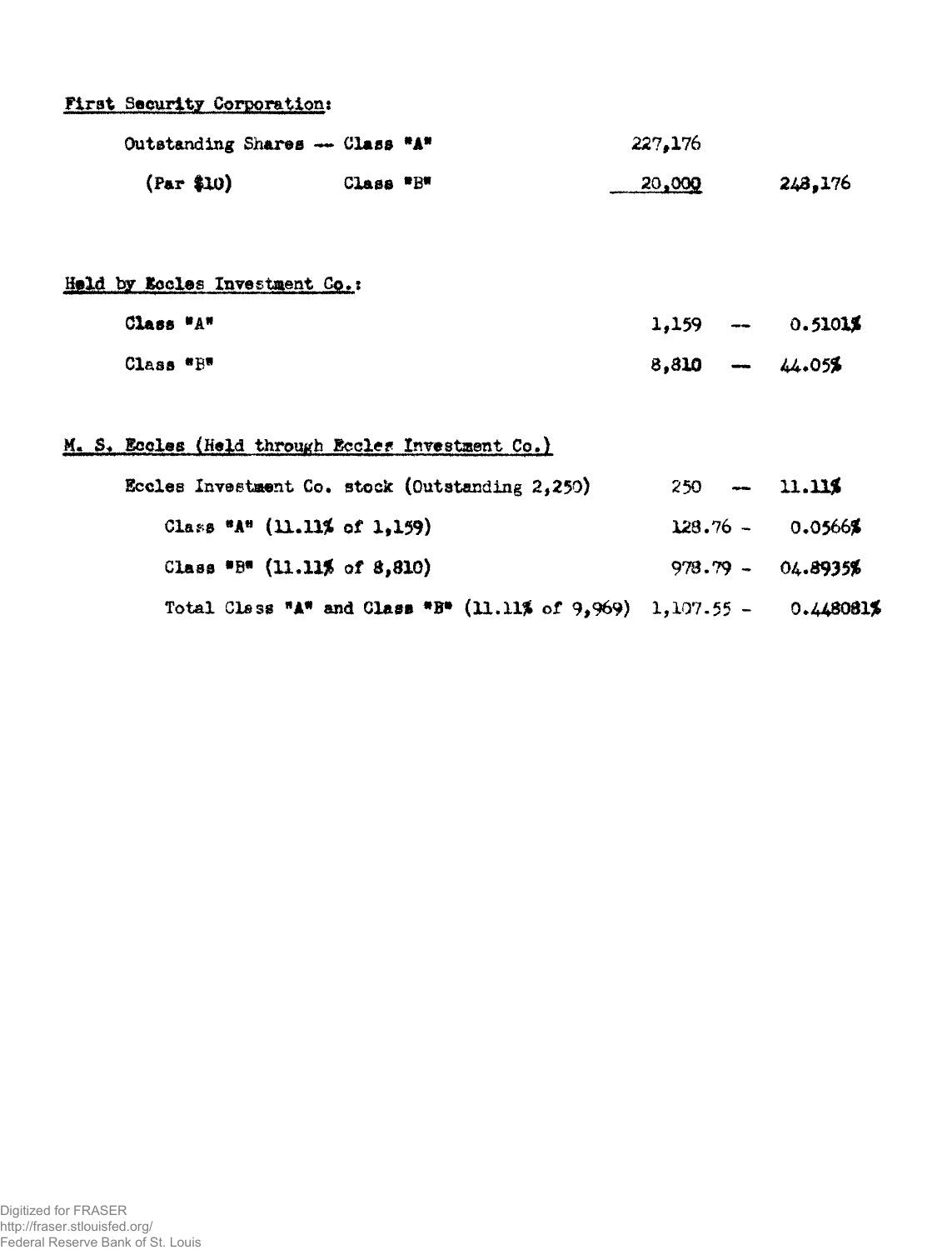## 1948 SALARIES

| Utah Construction Company  | 8,250.00 |
|----------------------------|----------|
| Amalgamated Sugar Company  | 6,820,00 |
| Sego Milk Products Company | 2,700.00 |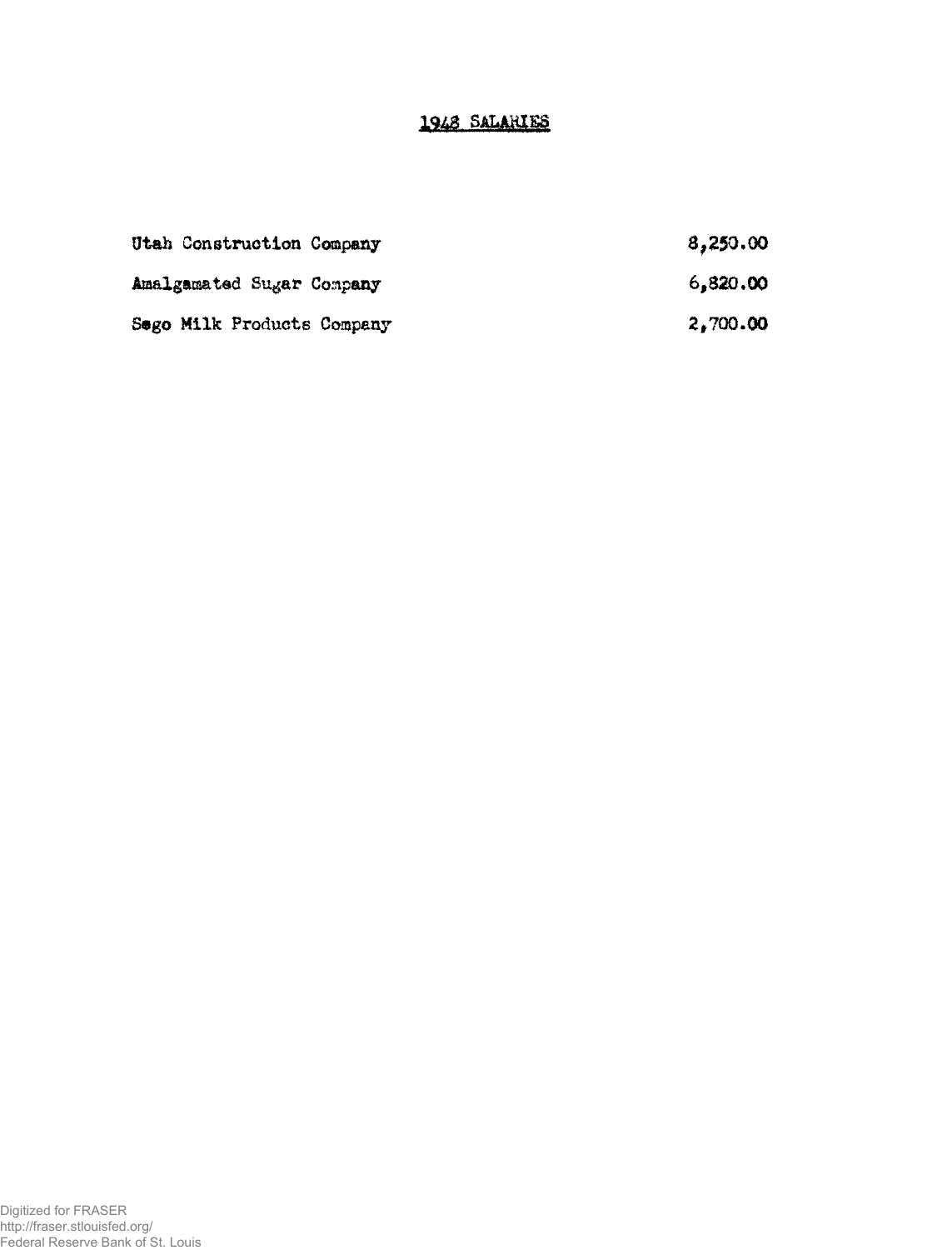## **S . E C C L E S**

|      |                          | PROFIT    | <b>LOSS</b> | <b>NET</b>    |
|------|--------------------------|-----------|-------------|---------------|
| 1928 | Listed Securities        | 27,299.74 | None        |               |
|      | Local Securities         | None      | 2,200.00    | 25,099.74     |
| 1929 | Listed Securities        | 3,292.30  | 8,819.09    |               |
|      | Local Securities         | 70.30     | 6,187.50    | $-11,643.99$  |
| 1930 | <b>Listed Securities</b> | None      | 8,435.31    |               |
|      | Local Securities         | None      | None        | $-8,435.31$   |
| 1931 | Listed Securities        | 19.99     | 10,246.27   |               |
|      | Local Securities         | None      | None        | $-10, 226.28$ |
| 1932 | Listed Securities        | 18.22     | 19,761.89   |               |
|      | Local Securities         | None      | 7,236.64    | $-26,980.31$  |
| 1933 | <b>Listed Securities</b> | 11,203.30 | 4,852.34    |               |
|      | Local Securities         | None      | 3,764.00    | 2,586.96      |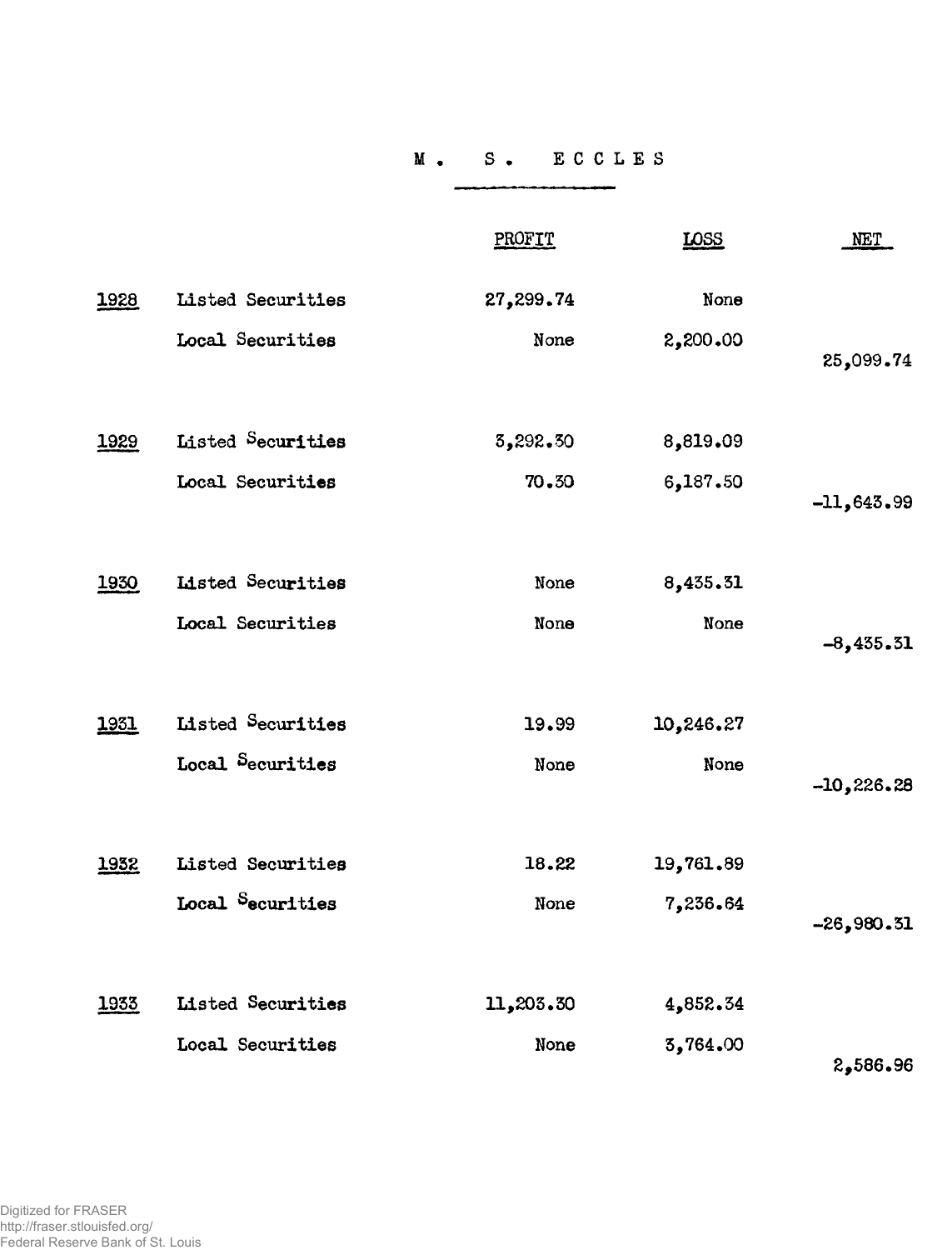Rofit ford Net 1928 Vitamin Co.<br>Pit Milk Co. - Com.<br>Chie Mil 9 St. Paul-bonds  $220000$  $772999$  $2509974$ Jrain of c<br>Jumnl. Sugnv Cv. - Com.<br>Mongmal afca- $6\frac{3975}{50}$ 1929  $6427/$ <u> Emmitt + Serless</u> Ma Browning-Bund  $733582$ 9 S. & MS. Perfez  $3038.00$ sturkt Searity Cryp. 7030  $+$ 1/6 43.99 25430<br>336260 1930 Morgmal - 84353/ 843531 1931. Margraal - Er E.  $1024627$ 19.99  $-1022628$ Hatel Bigilow  $1132$ 99/40 39*95*24 Mindowereik Oil<br>Margmal - Er & - ska. 2*5000*. 3 8 566. 362231  $\frac{a^{\prime}e^{i\theta}}{E}$ **يرم قوتي (ن/**<br>2 - 19 ق 19 مارچ  $-269803/$  $1822$ American But<br>| I Sec. Core<br>| Narginal - 12 & C.<br>| Marginal - 12 & C.  $1933$ | 40734<br>3764 00 Susonal (#3) 258696 1120330  $\binom{1}{k}$ Digitized for FRASER